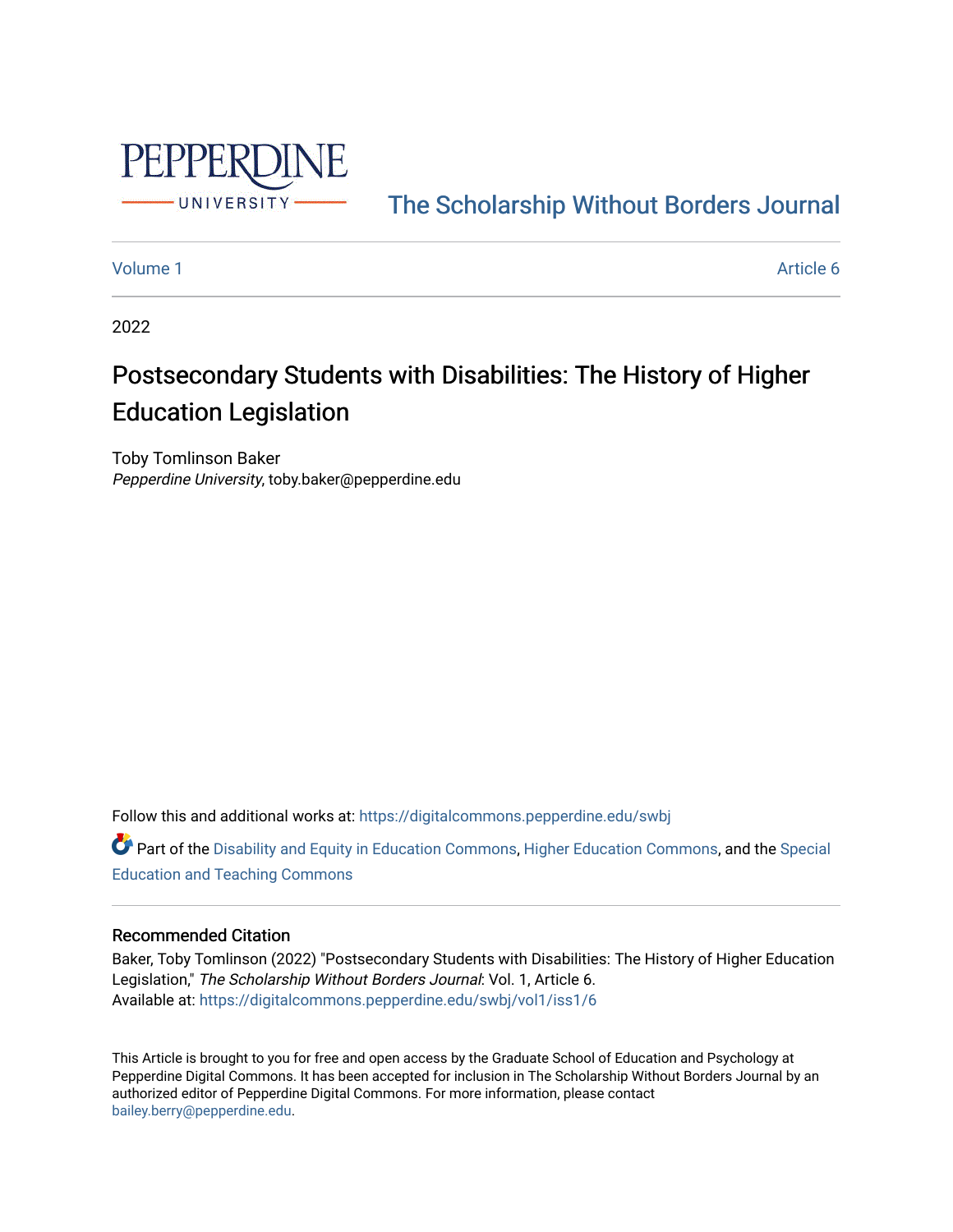# **Postsecondary Students with Disabilities: The History of Higher Education Legislation**

The National Center for Education Statistics (NCES) revealed that of the 20.2 million students enrolling in colleges, 2.42 million (11.1%) of these students have a disability (NCES, 2018). IES National Center for Education Statistics (2019) found that 88 percent of SWDs who have self-disclosed their disabilities, attend postsecondary institutions in the United States. In the initial stages their postsecondary programs, it is this population, postsecondary SWDs, that are at risk for departure. According to the National Center of Education Statistics, (2020), 72% of all students with disabilities (U.S. Nationally) have departed or dropped out of postsecondary academic settings (college and universities) including online and distance learning.

**The Rehabilitation Act.** The Rehabilitation Act mandates federal protection against discrimination to people with disabilities from any program that receives federal funds, including school boards. This act mandates federal protection against discrimination to people with disabilities from any program that receives federal funds, including school boards. Section 504 of the Vocational Rehabilitation Act of 1973 ensured that people with disabilities, but not specifically students, who had previously been denied access would receive legislative support (Rao, 2004). However, Section 504 is outcome neutral, with no specific academic plan to ensure each student with exceptionality's success and graduation (Madaus & Shaw, 2004).

**Americans with Disabilities Act.** The Americans with Disabilities Act strengthens the Rehabilitation Act with broader protections against discrimination of people with disabilities, but is loosely defined (Madaus & Shaw, 2004). Originally, Congress passed the ADA, and therefore, everyone gained equal access and opportunity unhindered by prejudice (Gordon & Keiser (Eds.),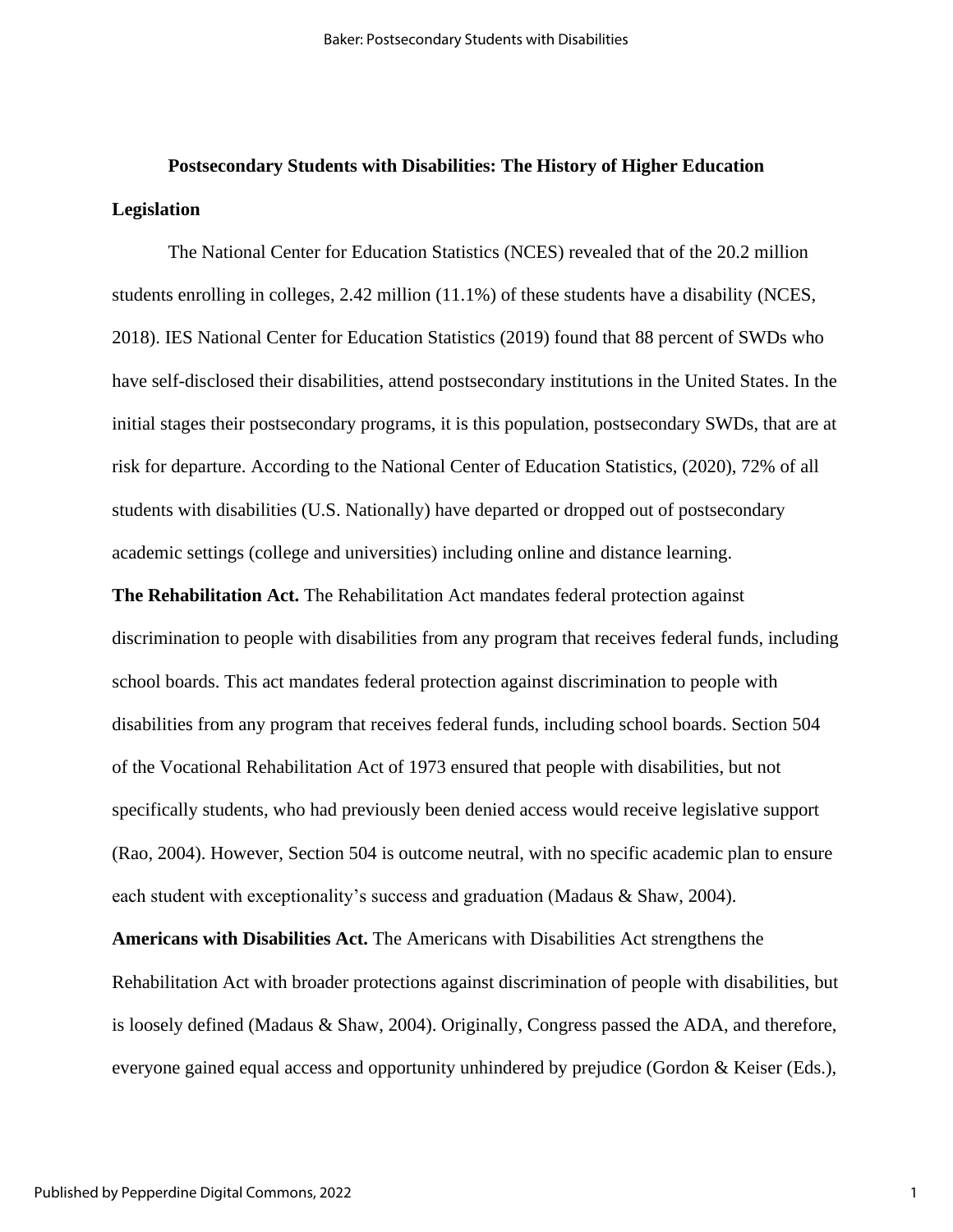2000). The implementation of the Americans with Disabilities Act (1990) mandated that all institutions of higher education provide full accommodation services to students with disabilities, regardless of whether the program received federal funding (Kraska, 2003). Furthermore, the ADA extended its protection of people with disabilities in the areas of employment, activities of state and local governments, transportations, and telecommunications (Rao, 2004).

As nearly every postsecondary institution receives federal funds, they must comply with section 504 (Hawke, 2004). Section 504 of the Rehabilitation Act of 1973 prohibits discrimination based upon disability, including higher education. Moreover, it is an antidiscrimination, civil rights statute that requires the needs of students with disabilities to be met as adequately as the needs of the non-disabled are met. According to Grant et al., (2004) the definition of a learning disability (LD) is a discrepancy between intellectual ability and actual school achievement, and it was confirmed that persons identified with LD are covered under the ADA (Grant et al., 2004).

Section 504 covers postsecondary SWDs and defines disability more broadly than the IDEA. Consequently, this law may not protect postsecondary SWDs, students who do not meet the acceptable coverage requirements may still be eligible to receive accommodations under Section 504. For example, a student with Asperger's Disorder would typically be defined as having a disability, but not meet the specific eligibility criteria for the category of Autism under Section 504. As a result, even though SWDs with Autism are guaranteed rights for coverage of a disability, they may not receive the same and necessary services and accommodations in higher education (Adreon & Durocher, 2007).

Under the Americans with Disabilities Act and Section 504 of the Rehabilitation Act, all qualified students with a disability (as defined under the law) are eligible for reasonable

2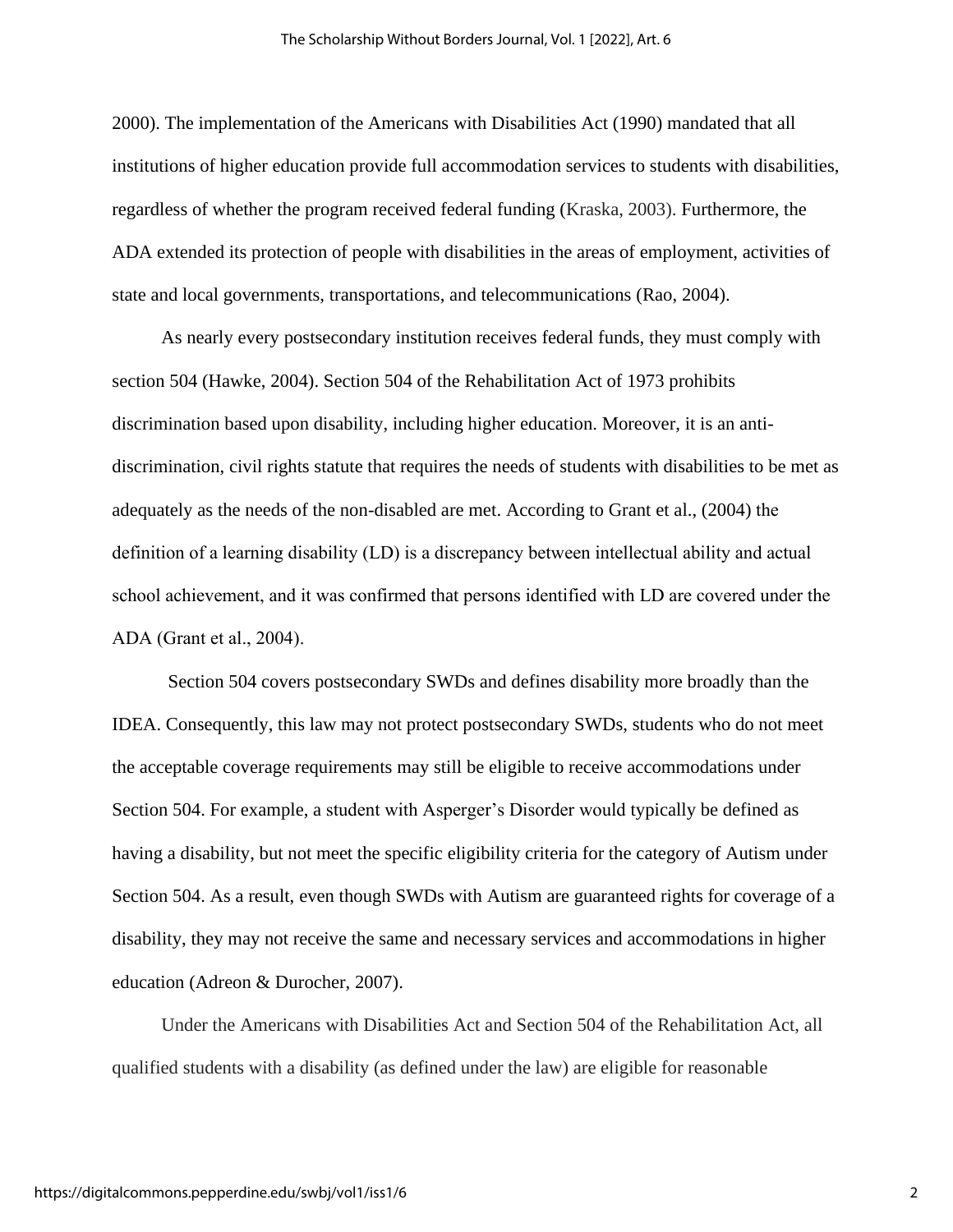accommodations in the academic environment that enables the qualified individual to enjoy equal access to the college's programs, services or activities. The college is not required to provide any aid or service that would result in a fundamental alteration to the nature of the program (North Central Missouri College, 2019). These laws protect students with disabilities in general terms, yet they did not specifically address specific accommodations and modifications to instruction by higher education faculty.

**The Individuals with Disabilities Education Act.** The Individuals with Disabilities Education Act was enacted in 1975 and was amended in 2004 detailing the needs for SWDs be taught in (a) a least restrictive environment or mainstreamed with non-disabled peers, (b) receive a free, appropriate public education (FAPE), and (c) be provided funding and related services to their disability, along with other specific measures (Smith, 2005). The Individuals with Disabilities Education Act defines the rights of students and the responsibilities of schools and districts (Adreon & Durocher, 2007).

These measures include Specially Designed Instruction, with an emphasis on one-on-one instruction between students and special education teachers (DeMartino & Specht, 2018). During K-12 school, a student with an exceptionality is given an Individualized Education Program (IEP) specifying goals and objectives for learning and behavior, and school personnel is held accountable for documenting the student's progress toward mastering these goals. Furthermore, the IEP contains specified exceptionality categories, for which students must meet certain criteria to be considered eligible to receive services (Adreon & Durocher, 2007). The reauthorization of IDEA in 2004 resolved the complaints made by teachers and staff regarding the copious amounts of paperwork for Individualized Education Plans and the numerous meetings that they were expected to attend (Smith, 2005). IDEA (2004) mandated accommodations and solidified

3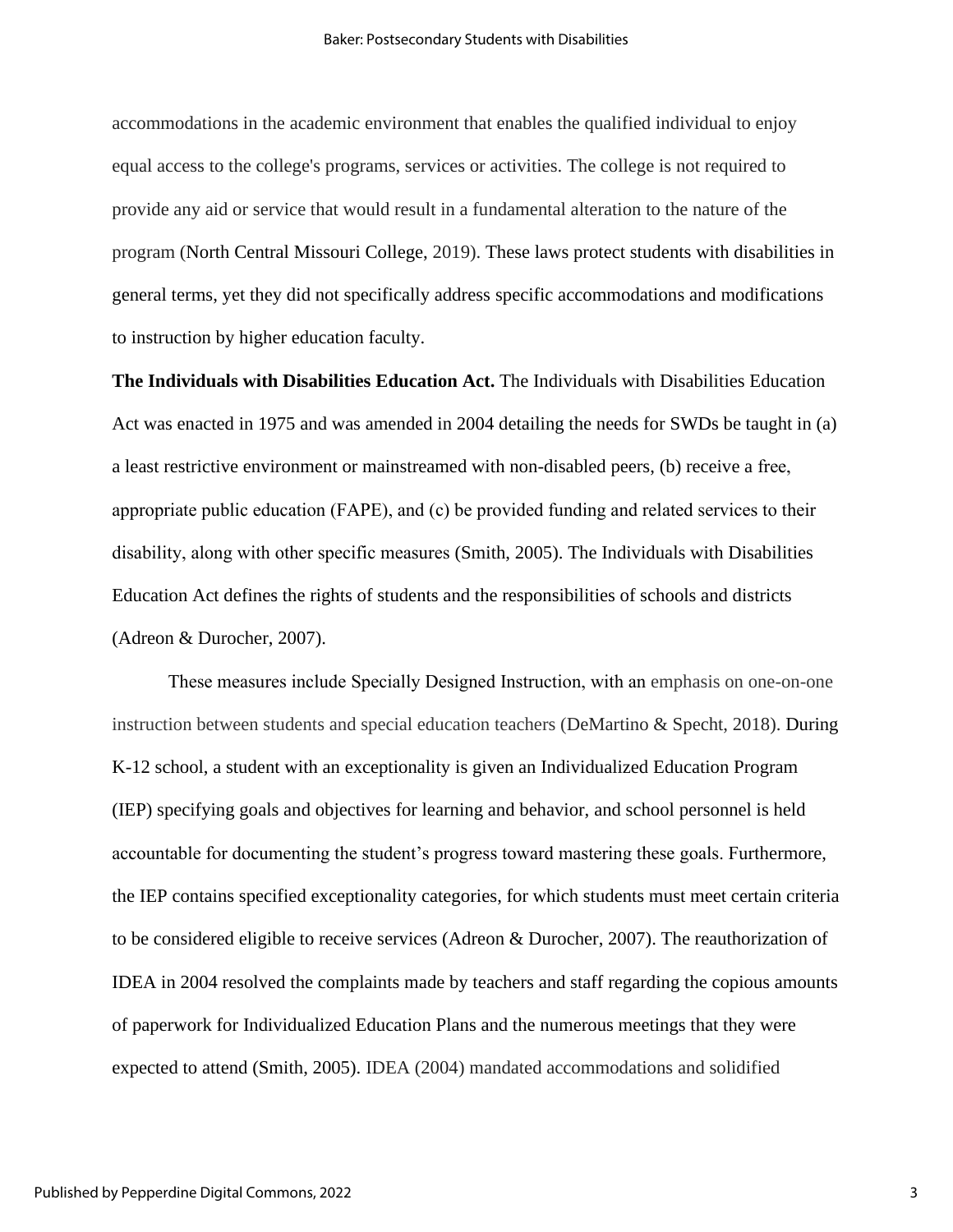Specially Designed Instruction for *all* SWDs Pre-K-12 (DeMartino & Specht, 2018). However, students with disabilities who transition to postsecondary settings are posed with the issue of having to request accommodations every time they need an accommodation.

Under IDEA, assistive technology can be used as an accommodation for students with disabilities (Zhang, et al., 2010). There are many assistive technology products available to help K-12 SWDs. Yet, requesting accommodations in higher education has proved more difficult than in K-12 settings (Zhang, et al., 2010). Any accommodation or modification an IEP team chooses must be based on the individual needs of the student, including program modifications and accommodations should be discussed by the IEP team. Services must be requested through the DS office. SWDs must request specific in-class accommodations from professors, such as preferential seating or the ability to submit a draft prior to their final grade (DuPaul, Dahlstrom‐ Hakki et al., 2017). Yet, since each college and university policy vary if the request poses a hardship to the university, the request may be denied (Madaus, Kowitt, & Lalor, 2012). **No Child Left Behind.** In 2001, No Child Left Behind was passed into law requiring that every child should receive an education, including those with special needs (Smith, 2005). No Child Left Behind provide**d** all students K-12 with highly qualified teachers (Tran, 2009). NCLB was far more specific with educational expectations by holding K-12 school districts accountable for its students' (All students including SWDs) academic progress. NCLB deals directly with testing and measures the adequate yearly progress K-12(AYP). IDEA ensures that K-12 SWDs receive appropriates tests outlining the details in Section K: Participation in State and District-wide Assessments (Welligent, 2020). NCLB also promotes K-12 school choice, teacher quality, and paraeducator quality, which included the quality of credentialed education specialists (Ralabate & Foley, 2019).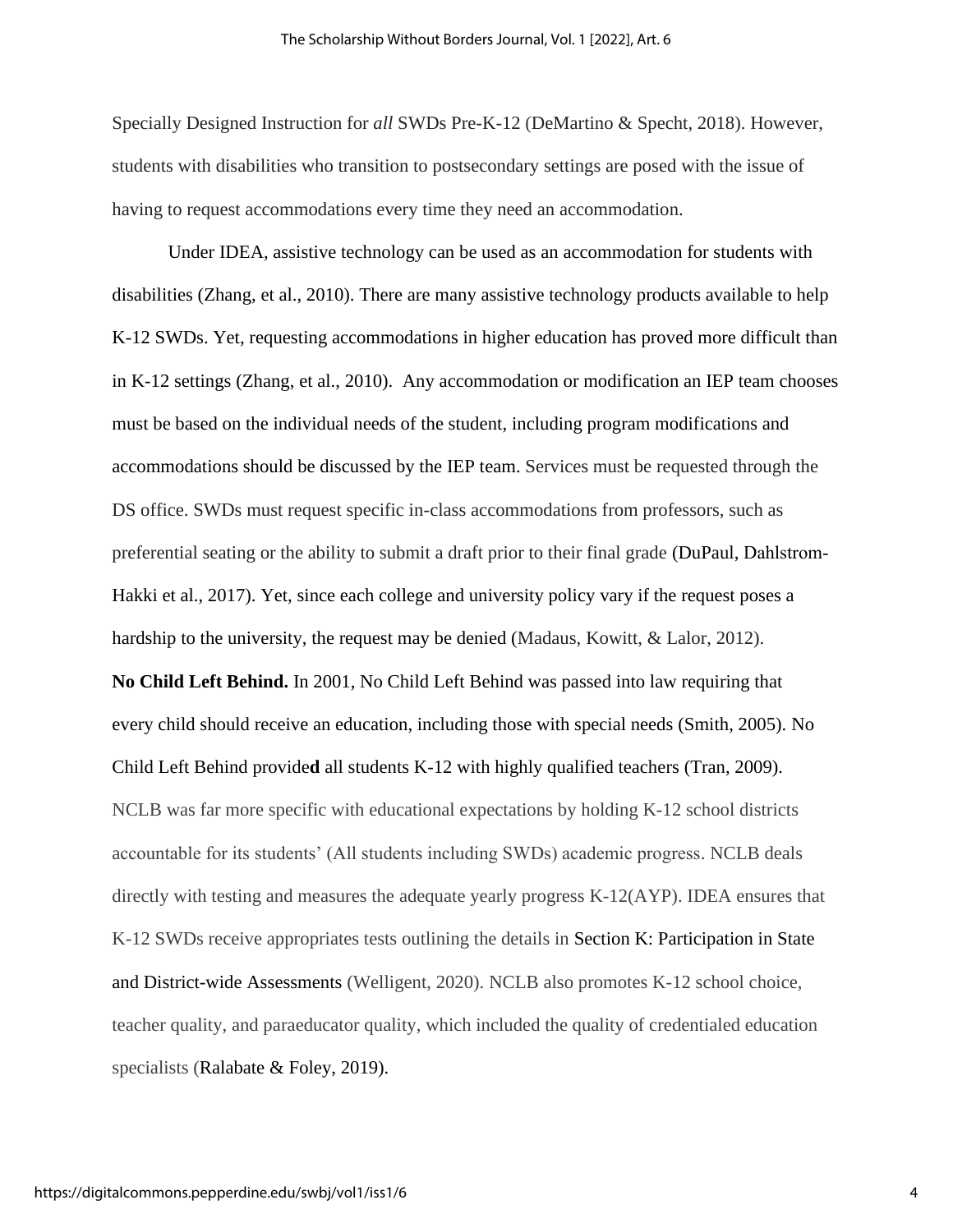## **NCLB/IDEA OVERLAP FOR SWDs**



*Figure 1.* Representation of No Child Left Behind (2001) which overlaps with the Individuals with Disabilities Education Act (1990/2004).

In addition to No Child Left Behind, it is explicitly written in the reauthorization of IDEA (2004) that all K-12 teachers would be required to be trained to be highly qualified, particularly special education teachers (Smith, 2005). However, this strict national mandate does not pertain to higher education faculty. Moreover, it is implied that their level of degree makes higher education faculty highly qualified, and therefore, they bypass special education training. **Higher Education Opportunity Act (HEOA-2008).** In 2008, the Higher Education Opportunity

Act was enacted with the purpose of providing postsecondary SWDs the legislative rights and protection they deserved (Newman, Madaus, Lalor, & Javitz, 2019). The terms of the 2008 reauthorization of the Higher Education Opportunity Act (HEOA) include specific definitions of postsecondary programs for students with intellectual disabilities and the components of the degree they would receive at postsecondary institutions (Lee, 2009). In addition, the HEOA mandates 24 topics which include simplifying the federal aid application, campus safety plans, and rules regarding relationships between higher education institutions and student lenders (Lee, 2009).

Currently, universities face challenges with providing services and accommodations that involve specialized knowledge (Augustine, 2010). Although HEOA mentions the necessary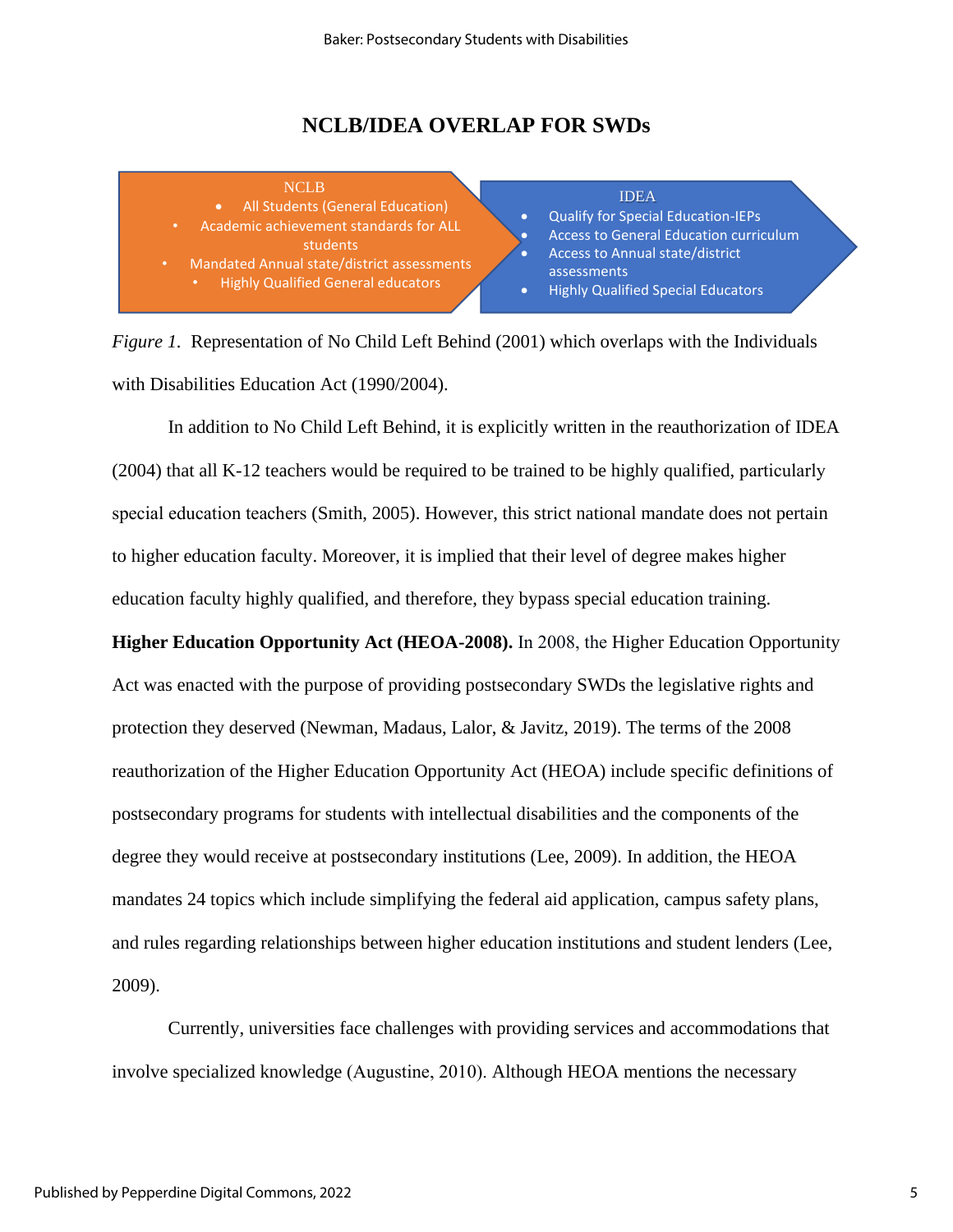transition of SWDs, there is nothing explicitly written to address postsecondary accommodations, academic program adjustments, or disability services provided (Madeus, 2012). Disability-related litigation is a trending concern for institutions of higher education (Stevens, 2018).

Title VII of the Higher Education Opportunity Act (2008) seeks to provide technical assistance or professional development for faculty, staff and administrators in institutions of higher education to support SWDs with quality postsecondary education. This law states that faculty in higher education will employ innovative, effective, and efficient teaching methods and strategies, institutions will provide postsecondary faculty, staff, and administrators with the skills and supports necessary to teach and meet the academic needs of students with disabilities, in order to improve the retention of such students in, and the completion by such students of, postsecondary education (Higher Education Opportunity Act Reauthorization, 2008).

As national legislation for postsecondary SWDs has improved throughout the decades, enrollment has increased in colleges and universities, yet with these triumphs, complications have developed. Faculty members may refrain from providing the necessary assessment accommodations and academic adjustments, regardless of the SWDs request (Madeus, 2012). Higher education laws, such as the Higher Education Opportunity Act of 2008, addresses postsecondary accommodations, academic program adjustments, and teacher training in Section D. (Madeus, 2012). However, there is remarkable evidence demonstrating the lack of faculty knowledge in the area of special education and HEOA, effective teaching strategies, and their implementation of appropriate testing accommodations (West, Novak, & Mueller, 2016). Furthermore, higher education institutions are under no mandate to honor a student with an exceptionality's specific request.

6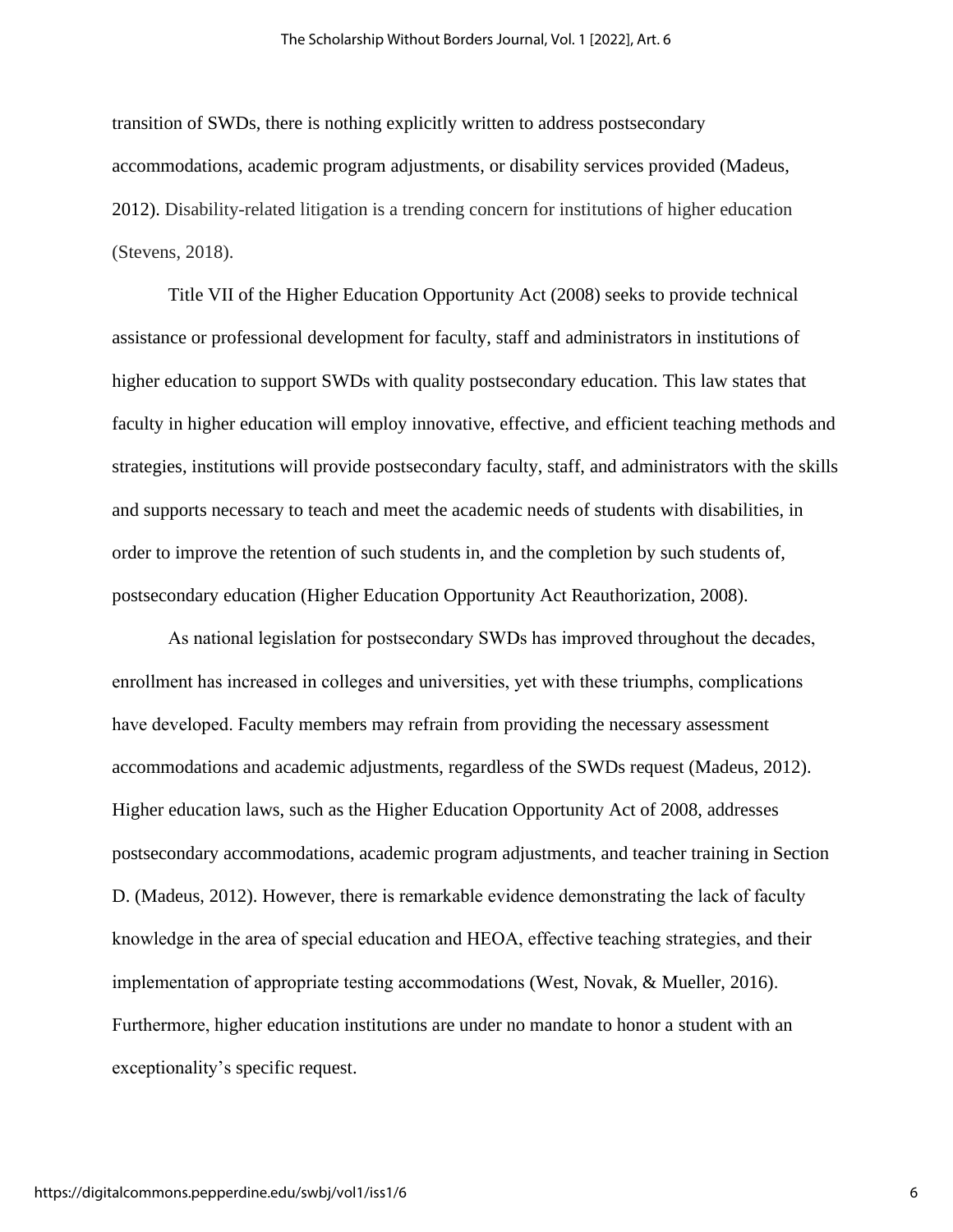Although it has been more than a decade since the HEOA (2008) was written and enacted, there is still evidence that not all higher education faculty are trained properly, not all resources are being provided to postsecondary SWDs, and not all student accommodations are being met. This evidence strengthens the need to capture faculty's experiences to gain insight about appropriate accommodations and policies in higher education institutions.

The current federal legislation lacks sufficient transitional support to students with disabilities to higher education settings, which directly affects their departure (Kurtz, 2011). Based on the HEOA, Title VII, colleges and universities should acknowledge SWDs who provide valid documentation and provide reasonable academic and classroom accommodations to them upon request (Kraska, 2003). National special education laws were not enacted until the 21<sup>st</sup> century, and proper enforcement of these written acts may take longer upon evaluation.



*Figure 2. U.S.* Special education legislation framework. This figure illustrates the main components of each special education law.

Higher education faculty may be uneducated in higher education laws and policies that pertain to SWDs (West, Novak, & Mueller, 2016). Since much of recent special education law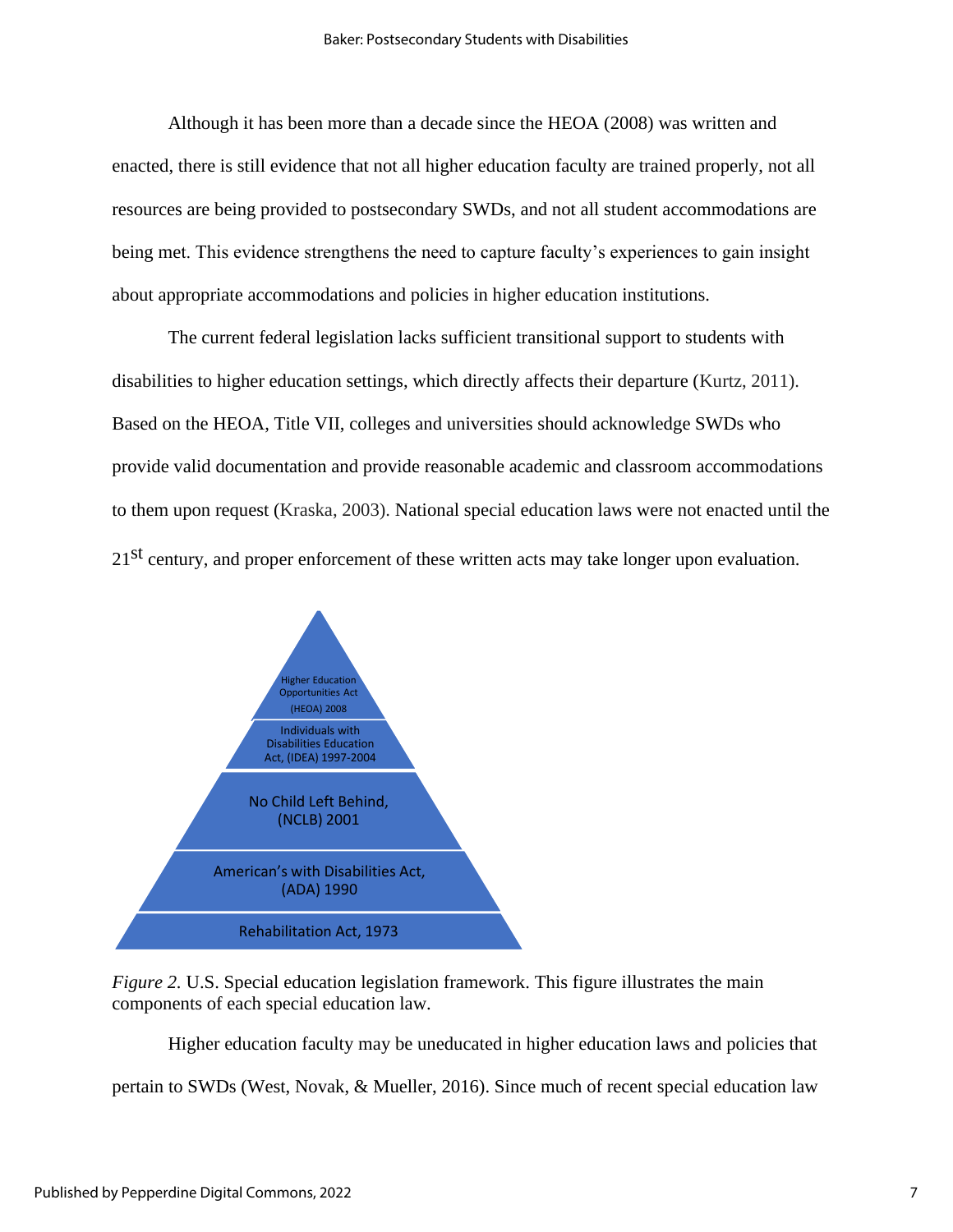reflects the need for instructional accommodations in all educational settings, it would be beneficial for faculty to have an understanding of these laws.

It has been noted that there are positive interventions and creative strategies for postsecondary SWDs used by faculty. However, higher education faculty members are faced with the tasks of providing appropriate accommodations and adjustments, accepting any inconveniences to the current academic program, and complying with the policies of the institutions, as well as the national laws that allow postsecondary SWDs equal access to higher education programs (Office of Civil Rights, 2019). There is evidence that increasing faculty awareness of special education laws may help both, faculty and students (Rao & Gartin, 2003).

#### References

- Adreon, D., & Durocher, J. S. (2007). Evaluating the college transition needs of individuals with high-functioning autism spectrum disorders. Intervention in School and Clinic, 42(5), 271-279.
- Augustine, W. J. (2010, January 1). The Higher Education Equal Opportunity Program (Act 101): Perceptions and Experiences of Pennsylvania College and University Students, Counselors, and Tutors. ProQuest LLC.
- DeMartino, P., & Specht, P. (2018). Collaborative co-teaching models and specially designed instruction in secondary education: A new inclusive consultation model. *Preventing School Failure: Alternative Education for Children and Youth*, *62*(4), 266-278.
- DuPaul, G. J., Dahlstrom‐Hakki, I., Gormley, M. J., Fu, Q., Pinho, T. D., & Banerjee, M. (2017). College students with ADHD and LD: Effects of support services on academic performance. Learning Disabilities Research & Practice, 32(4), 246-256.
- Gordon, M., & Keiser, S. (Eds.). (2000). Accommodations in higher education under the Americans with Disabilities Act (ADA): A no-nonsense guide for clinicians, educators, administrators, and lawyers. Guilford Press.
- Grant, P. A., Barger-Anderson, R., Fulcher, P. A., Burkhardt, S., Obiakor, F. E., & Rotatori, A. F. (2004). Impact of the Americans with disabilities act on services for persons with learning disabilities. Current Perspectives on Learning Disabilities, 16, 183-191.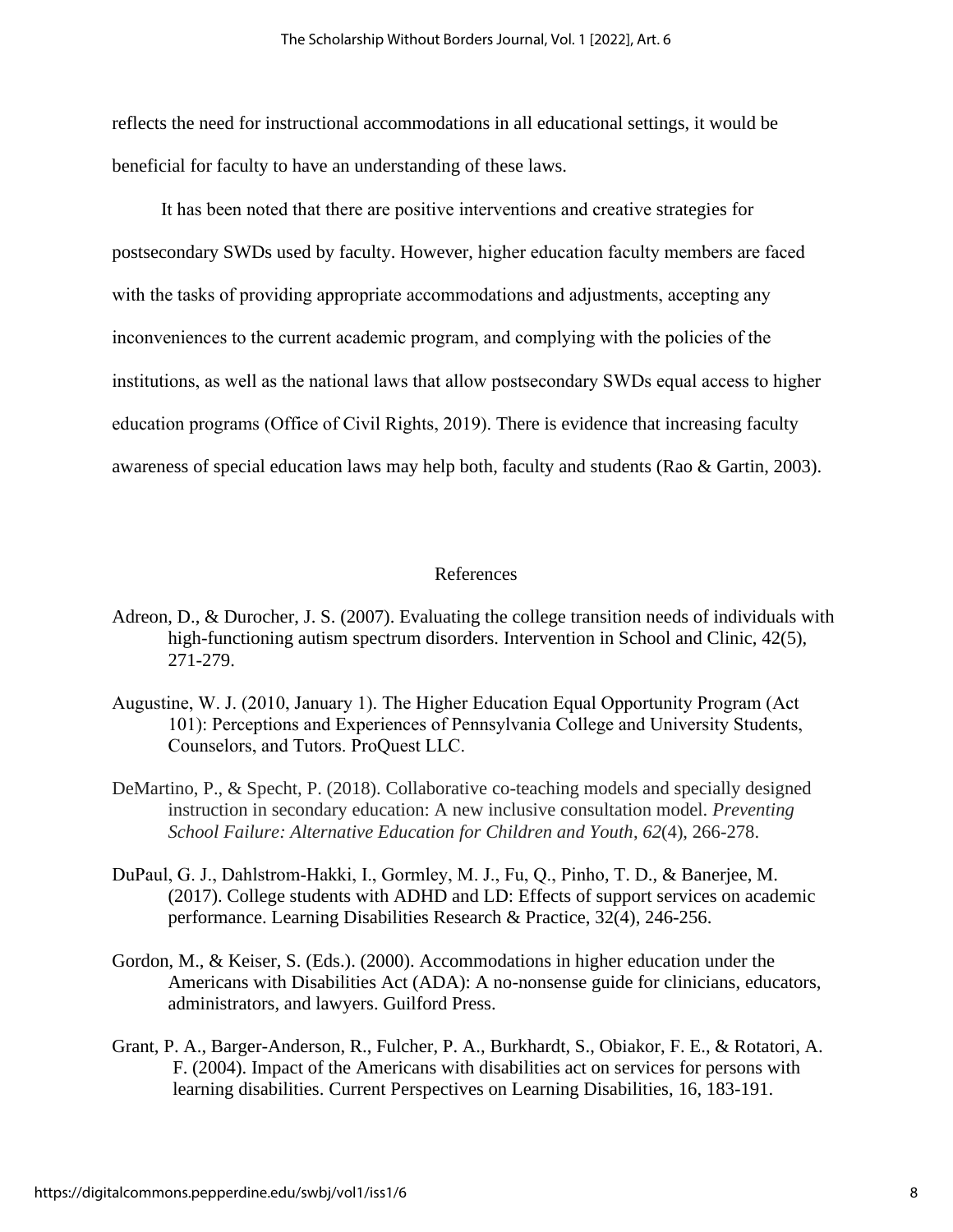- Hawke, C. S. (2004). Accommodating students with disabilities. New Directions for Community Colleges, 2004(125), 17-27.
- Higher Education Opportunity Act Reauthorization (2008). *Council for Exceptional Children The Voice and Vision of Special Education.* Retrieved from: https://www.aucd.org/docs/CEC%20Higher%20Education%20Analysis.pdf
- The IDEA. (2012). *Deskbook Encyclopedia of American School Law.* (p. 219). Malvern, Pa. Center for Education and Employment Law.

IES National Center for Education Statistics (2019). Students with disabilities at Degreegranting Postsecondary Institutions. Retrieved from: https://nces.ed.gov/pubs2011/2011018.pdf

- Kraska, M. (2003). Postsecondary Students with Disabilities and Perceptions of Faculty Members. *Journal for Vocational Special Needs Education*, *25*, 11-19.
- Kurtz, A. (2011). An Analysis of Disability-Related Provisions in the 2008 Higher Education Opportunity Act (HEOA): What Universities and Policy Makers Should Know.
- Lee, S. S. (2009). Overview of the federal higher education opportunity act reauthorization. Insight, 1, 1-2.
- Madaus, J. W., & Shaw, S. F. (2004). Section 504: Differences in the Regulations for Secondary and Postsecondary Education. Intervention in School and Clinic, 40(2), 81–87.
- Madaus, J. W., Kowitt, J. S., & Lalor, A. R. (2012). The Higher Education Opportunity Act: Impact on Students with Disabilities. *Rehabilitation Research, Policy & Education*, *26*(1).
- National Center for Education Statistics (2020). Retrieved from: https://nces.ed.gov/surveys/peqis/publications/1999046/index.asp?sectionID=3
- Newman, L. A., Madaus, J. W., Lalor, A. R., & Javitz, H. S. (2019). Support Receipt: Effect on Postsecondary Success of Students with Learning Disabilities. Career Development and Transition for Exceptional Individuals, 42(1), 6–16.

North Central Missouri College (November 2019). Accessibility Services Student Handbook. Retrieved from: [http://www.ncmissouri.edu/accessibility](ttp://www.ncmissouri.edu/accessibility-services/wp-c)[services/wpco](ttp://www.ncmissouri.edu/accessibility-services/wp-c)ntent/uploads/sites/24/2017/05/accessibility-support-handbook.pdf